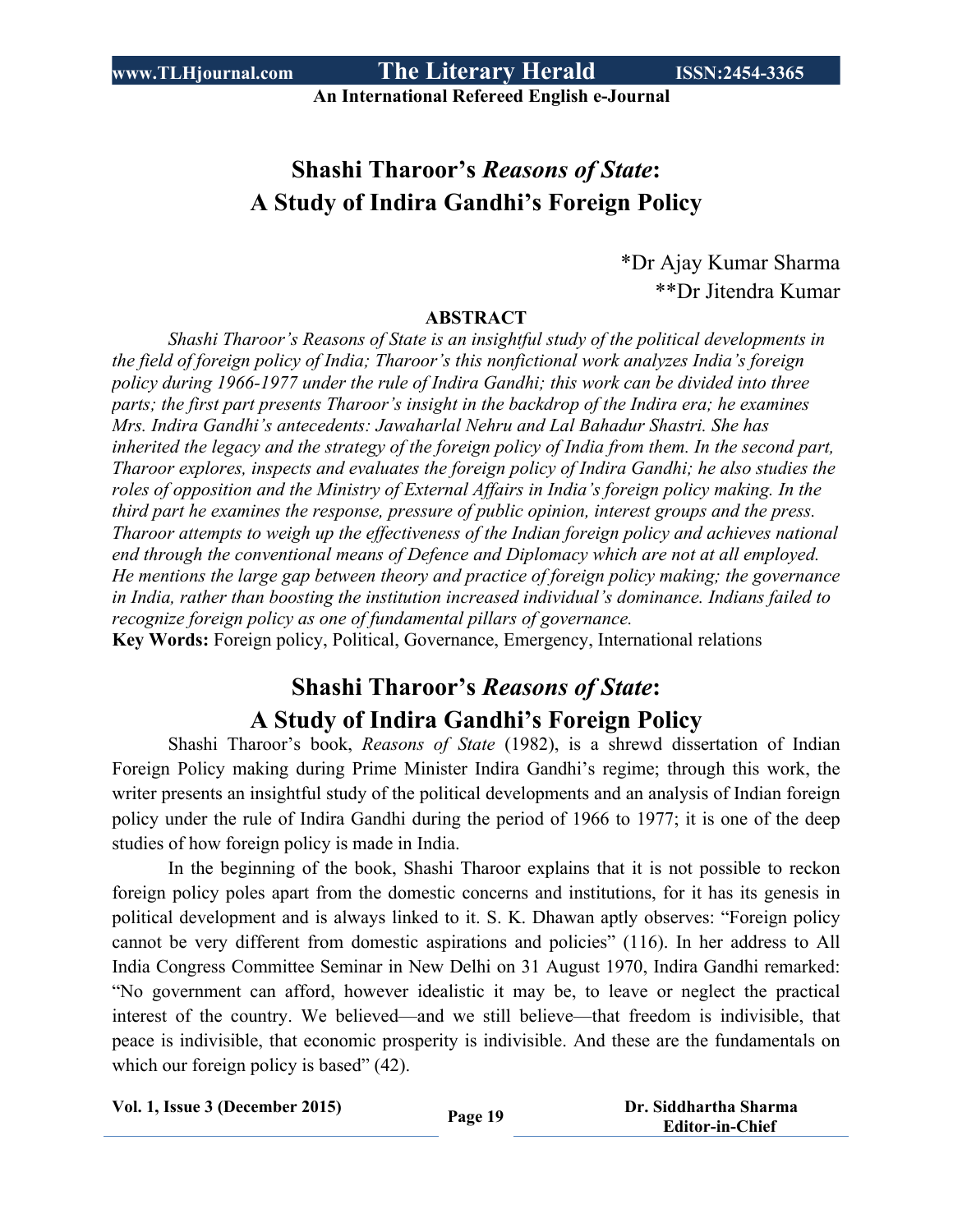#### **An International Refereed English e-Journal**

After the death of Lal Bahadur Shastri, the Congress syndicate was searching for a consensus and flexible person for the post of Prime Minister; in the personality of Indira Gandhi they found a befitting candidate for this post. She knew that her survival depended on the members of the syndicate who were more anxious about the interests of factional and regional powers. Tharoor explores in the book the apprehensive condition in which Mrs. Gandhi was governing; in her early phase, rather than producing anything new, she worked to establish herself as a dominating politician; during this period she liked to rule, control, subvert, and master the plans of remaining in power.

During the Emergency Indira Gandhi dismantled every institution which came in her way; she put her hold on the Press, Judiciary, Parliament, and Cabinet. "The manner in which the emergency decision was reached and implemented clearly reveals Indira Gandhi's fatal leadership flaws. Self-sufficiency, independence, and autonomy, which, when displayed in good measure can be virtues, became flaws" (Carras 210). As Prime Minister, her dominance is wielded on every field of governance; out of the different prerogatives one to which Mrs. Gandhi instantaneously turned is India's foreign policy. The Congress syndicate and seminar members ignored this matter of international affairs, providing her a free hand. Although, she had got a small governing experience but still her official presence with her father, the Ex-Prime Minister, Jawahar Lal Nehru, in all international meetings and discussions with foreign bigwigs had helped her to expand expertise with the world of Indian diplomacy. This unofficial experience and absolute hold on the governance gave her full scope to develop foreign policy of her own; she made a unique contribution to the world of international affairs. All the characteristics of her personality as a Prime Minister are combined in forming her view about the foreign affairs; she was always mindful about emphasizing the significance of India, moreover, she never accepted India to be put side by side to smaller powers or be ignored. In her foreign policy, the inclination towards Russia was apparent; she formed an image of pro-Soviet and anti-Western.

Mrs. Gandhi had a dual policy; she shielded her decisions by declaring two grounds—one by saying that we are strong enough and the second she is doing this with an intention to strengthen the economy. Nevertheless, she was open-minded with every other country but still the Western criticism and her growing resentment steered her towards the Soviet camp. Tharoor reveals that Indira's mind-set of resentment towards the West was not applicable to France, because she had soft corner for it. For Mrs. Gandhi, 'West' to a large extent meant 'America', whose insincerity in the 1971 war, is explicitly condemned. She obviously points outs that her amity with a country is a part of worldwide affairs and it doesn't mean that she should relinquish her sovereign outlooks on any key issue; it is all stuff of bewilderment. Tharoor thumps the exact note on her foreign policy. ". . .throughout her Prime Ministership, Mrs. Gandhi indicated no desire to formulate a vision of the world and to direct India's foreign policy toward it" (*Reasons of State* 74).

Tharoor had the privilege of interviewing Prime Minister Indira Gandhi. During interview, Tharoor questions about her vision of the world, and India's place and role in the

**Vol. 1, Issue <sup>3</sup> (December 2015) Page <sup>20</sup> Dr. Siddhartha Sharma**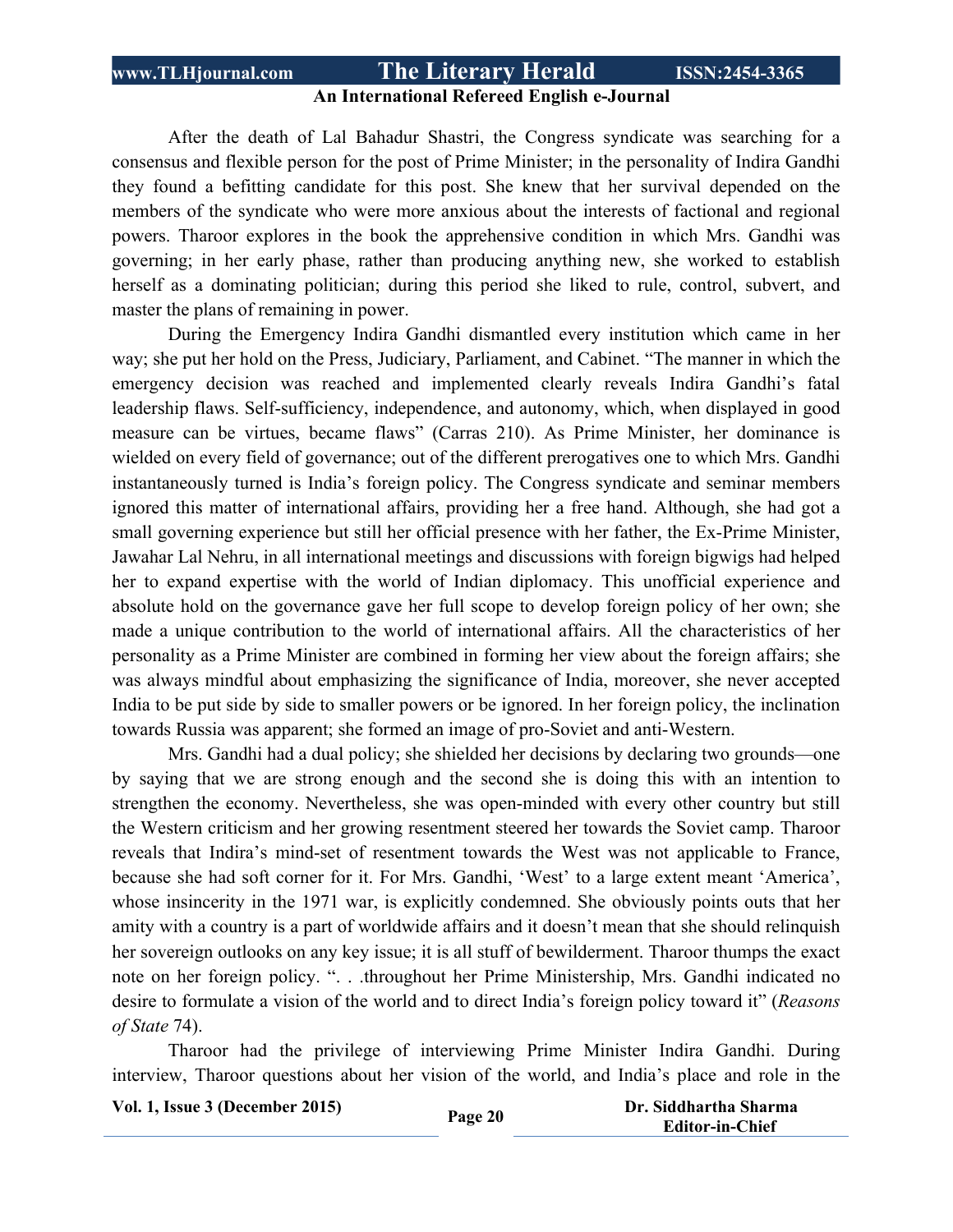## **An International Refereed English e-Journal**

world affairs; the conversation between Tharoor and Mrs. Gandhi exposes her practical insight about the role of India in foreign affairs:

> . . .Five considerations emerge for Mrs. Gandhi's statements: the value of independence and self reliance; an assertive "Indianness"; an awareness of the use of foreign political policy for domestic economic ends, with both involving the concept of "strength"; a rejection of traditional international power politics; and finally almost surprisingly, a quest for international influence in the direction of peace and of the "eminence" resulting there from. (*Reasons of State* 89)

After considering the diverse aspects of Mrs. Gandhi's personality and insinuating these facets of the foreign policy, Shashi Tharoor shifts to the administration of institutions associated with the foreign policy of India during Mrs. Gandhi's tenure. Tharoor prefers to call the Prime Minister Indira Gandhi as super Foreign Minister, in day to day affairs. Quoting Foreign Minister, Chagla, Tharoor stresses upon that Mrs. Gandhi remained more engrossed in travels and meetings with international dignitaries. She was interested only in the decisions linked to U. S., U. K. and Soviet Union and left the 'smaller countries' affairs to the foreign minister. She gave little time in meeting foreign ambassadors of less significant countries, and also she was very lackadaisical about appointing ambassadors to these countries, resulting in a loss of good will in international relations.

Mrs. Gandhi's diplomatic relations reflect her reluctance to fine-tune herself with other countries. India's friendly relation is sacrificed when she took a decision to make the country a super nuclear power; at first, there were two opposing schools of thought about her foreign policy—one group slated her for her inclination towards the US and the other assumed that she was favouring Soviet Union. But later, with her absolute hold on the Congress Party, whatever decision she took with her advisory committee became the party line; Mrs. Indira Gandhi's personalization of power increased as the party's capability to act decreased. It is in the later phase that all the decisions and answerability rested on Mrs. Gandhi as the policy matters flowed from her.

Indira Gandhi restructured some committees linked to foreign affairs; in 1970, Mrs. Gandhi abolished the committees on Foreign Affairs, Defence and Internal Affairs, and replaced them with Political Affairs Committee (PAC) in which her close associates were members. Although they would meet regularly but her decision was final; the Cabinet surrendered its rights as a foreign policy making body to the Prime Minister. To strengthen her power Mrs. Gandhi took advice from her close associates accountable only to her; they were Uma Shankar Dikshit, Fakruddin Ali Ahmed, D. P. Mishra and Nandini Satpathy.

Tharoor also speaks about a parallel group of advisors in Prime Minister's secretariat, Dharam Vira, L. K. Jha, and Haksar. Tharoor points out the role of Haksar and D. P. Dhar in devising the convoluted and vital policy resulting in the Bangladesh crisis. Haksar was instrumental in shaping various foreign policies; later on, they were replaced by R. K. Dhawan and Yaspal Kapoor. When Mrs. Gandhi was in power she appointed four foreign ministers:

**Vol. 1, Issue <sup>3</sup> (December 2015) Page <sup>21</sup> Dr. Siddhartha Sharma**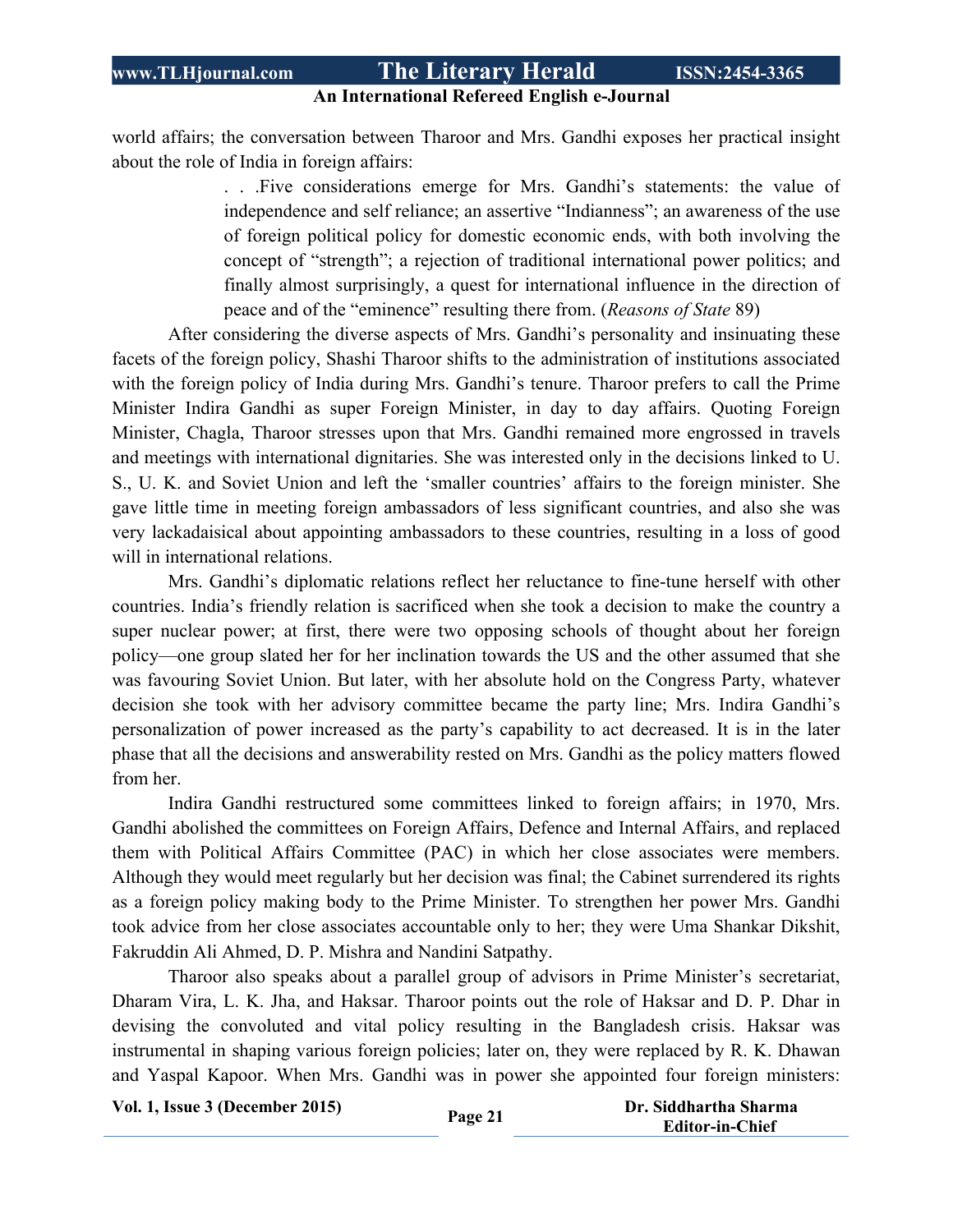#### **An International Refereed English e-Journal**

Sardar Swarn Singh, Mohammed Currim Chagla, Dinesh Singh, and Y. B. Chavan. Evaluating their success and failures, Tharoor says, Swaran Singh is well-expressed minister who go through all his files but regrettably is absolutely powerless of presenting new ideas or creating policy. Tharoor praises M. C. Chagla who is a pioneering and logical administrator; he has a short tenure but he fails to leave a considerable impact on India's long-standing policy guidelines. He had a greater independence of action and opinion as weighed against other foreign ministers. He was given greater power to act and advise as compared to his colleagues. Dinesh Singh, a close associate and a member of 'Kitchen Cabinet', is also a close friend of the Soviet Union and is known more for his ostentatious and jovial style. Y. B. Chavan, the last foreign minister of Mrs. Gandhi, was unfortunate, for he served at the peak of the Prime Minister's power; subsequently he made the slightest likely impact on any aspect of foreign policy. Tharoor, alongwith this incompetent foreign minister, presents the Ministry of External Affairs (MEA) in a disgusting way. Tharoor also criticizes the poor coordination with the MEA; it has a role only in implementation of policy rather than its formulation. The MEA was unsuccessful to change itself according to the need of the time and carried on to stick to the supposition and practices of an old-fashioned non-alignment. Amid unskilled and powerless ministers, and professionally unproven staff, India failed to put on better image in international affairs.

Shashi Tharoor assumes that the inputs in the foreign policy emerge from the domestic policies, from the ruling party, and also from the opposition. Mrs. Gandhi said in an interview: "A country's foreign policy cannot be divorced from its internal policy. Any country, any government, any political party must decide what it believes in, and all its policies must then flow from this basic conviction or belief" (Pouchpadass 132). As far as ruling party is considered there is none superior to Mrs. Gandhi. The opposition failed to rise itself to that point. Bharatiya Jan Sangh is the only party which has a logical, devoted, and abstractly integrated foreign policy, but it is dismissed as a conservative organization with its foreign policy views based on chauvinism. To apprehend the foreign policy of every political party, Tharoor compares the election manifestoes of all the major parties. The Bharatiya Jan Sangh, which has a counterproductive foreign policy for the Congress, failed to generate a momentum in the foreign policy, because it was not in power. Tharoor gets information about this from the election manifestoes and campaign literature of all major political parties during 1967, 1971, and 1972. The Bharatiya Jan Sangh was not in favour of super powers; it favoured the South East Asian nations.

The liability for incompetent governance lies on the failures of the foreign minister and the Ministry of External Affairs. No positive action is noticed on the part of intellectual and public opinion, the illiteracy of the masses is one major factor that it could not make its impact; and moreover, those who were educated and intellectual could not collect sufficient strength to direct the policy; they are energetic and coherent in meetings, colloquiums, give radio and television discussions, interviews and publish articles. But Tharoor supposes all these deeds unproductive, for this could not leave a little impression on the established system; they liked better to accept the decision rather than arguing or suggesting. The tag of 'intellectuals' took

**Vol. 1, Issue <sup>3</sup> (December 2015) Page <sup>22</sup> Dr. Siddhartha Sharma**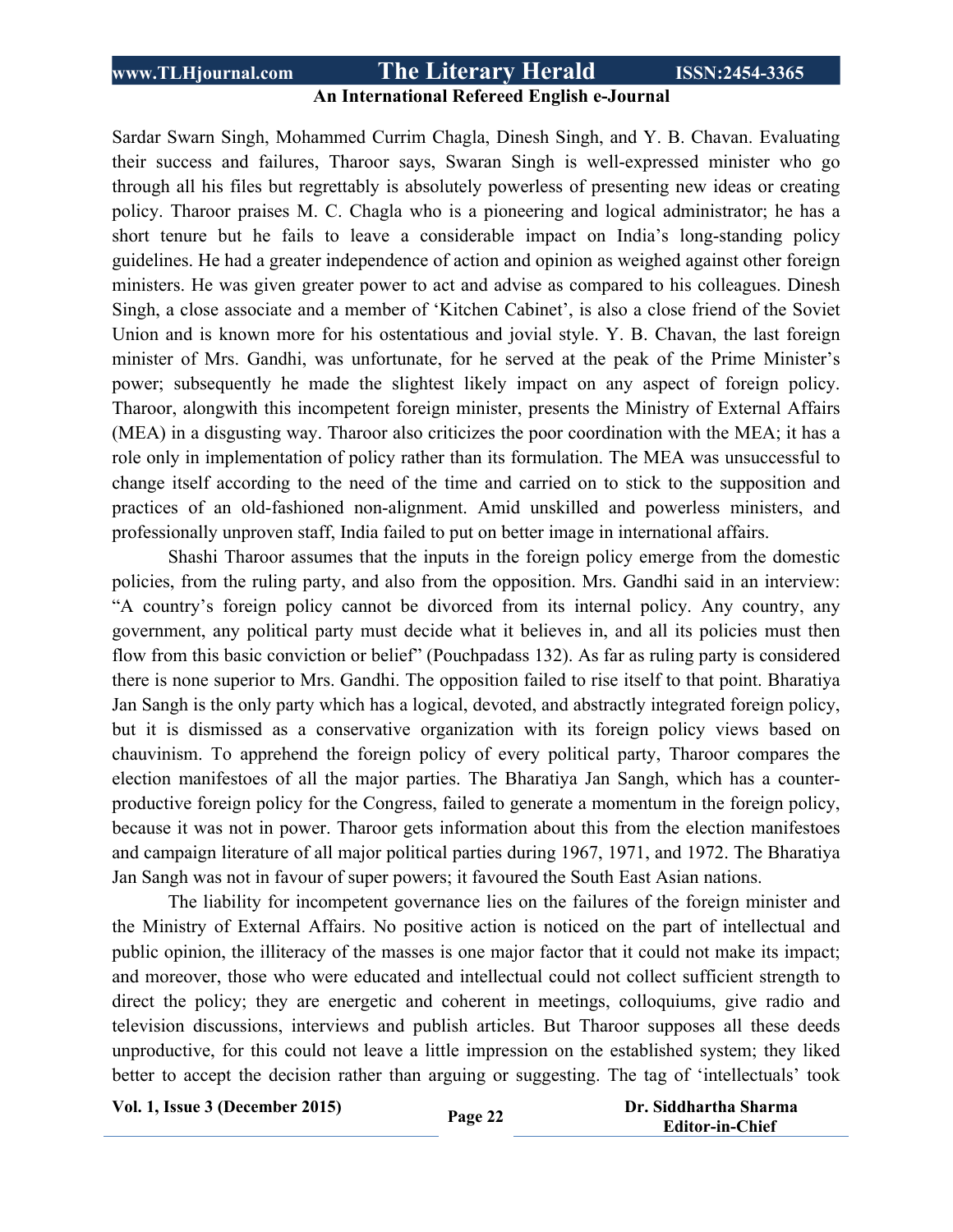#### **An International Refereed English e-Journal**

them away from masses which in fact would have backed them to make an impact; subsequently, this resulted later on into a lack of concern on the part of intellectuals in the matter of foreign policy. The Indian universities were also short of a solid academic infrastructure for the study of international affairs. This left a devastating influence on the intellectuals; they subjugated themselves to the decision makers; their opinions were far from realism and even less predictive for action; some intellectuals even wrote columns on Indian foreign policy in daily newspapers. Now it was the duty of the masses to create an influence in the absence of intellectuals. The public opinion was apparent, but unfortunately it had no influence on the foreign policy; it was confirmed by the Prime Minister herself that the Indian foreign policy has no place for public opinion; moreover, she was more enthusiastic to influence the masses. Tharoor even discovers the role of press, in influencing India's foreign policy. The Indian foreign policy is more disposed towards the different foreign lobbies which take part comprehensively in the External Affairs Ministry.

Tharoor's study makes it clear that India's foreign policy remained an unfamiliar field to most of the influencing factors like opposition, press, and masses; its mysterious nature has held it off from the ordinary masses. Tharoor attempts to weigh up the effectiveness of the Indian foreign policy and achieves national end through the conventional means of Defence and Diplomacy which are not at all employed. He mentions the large gap between theory and practice of foreign policy making; the governance in India, rather than boosting the institution increased individual's dominance. Indians failed to recognize foreign policy as one of fundamental pillars of governance. The spiteful temperament of the Prime Minister and the elusive concepts are the factors responsible for the failing of Indian foreign policy. Khilnani observes:

> The Indian foreign policy has flopped in Srilanka, missed the mark of normalisation with Pakistan, failed to evolve a workable and steady relationship with China, failed to disarm suspicions of Nepal and Bangladesh. The Asean nations are also wary of India's motives, methods and objectives. The Thais and Indonesians think we are too pro-Russian while the Soviets are beginning to brood on proclivities of the Rajiv Administration in favour of the private sector. Only Western Europe, Japan and Latin America are actively thinking of further improving relations with India, especially in the economic sphere. (116)

Shashi Tharoor adds an epilogue to examine the Janata/Lokdal interregnum till the return of Mrs. Gandhi to power. He says that the speech of Mr. Atal Bihari Vajpayee, the Janata government foreign minister, apparently pointed out that this government too did not plan to go away from the international policy of its forerunner. This government practically identified that foreign policy of Indira Gandhi has created dependence and widened relationship with US and China; it was phase of achievements and failures. Tharoor welcomes the notable departure from the past, and the ripeness and efficacy marked by India's foreign policy during this time.

**Vol. 1, Issue <sup>3</sup> (December 2015) Page <sup>23</sup> Dr. Siddhartha Sharma**

 **Editor-in-Chief**